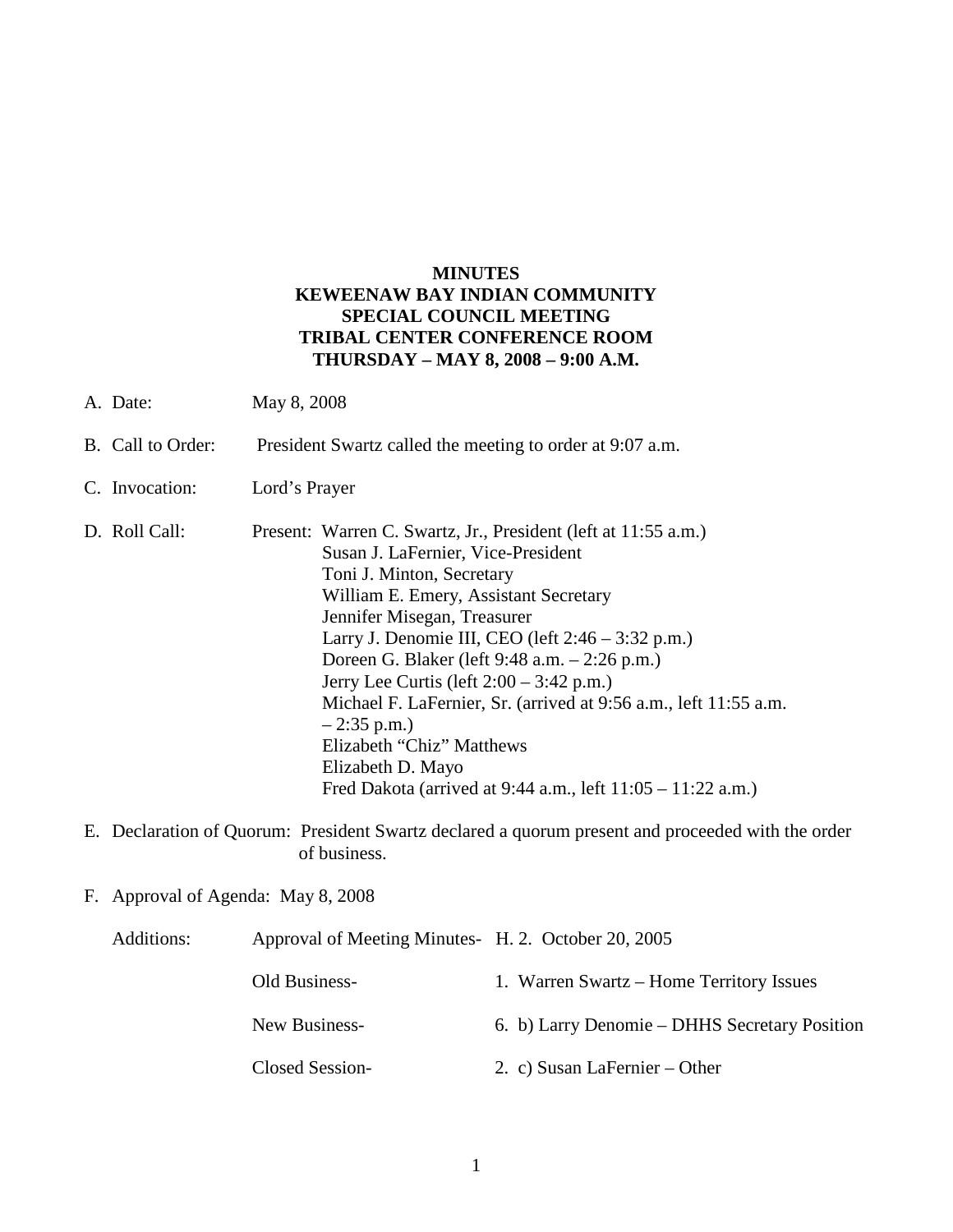**MOTION MADE BY WILLIAM E. EMERY TO APPROVE THE AGENDA WITH THE CHANGES. SUPPORTED BY ELIZABETH "CHIZ" MATTHEWS. NINE IN FAVOR (Susan J. LaFernier, Toni J. Minton, William E. Emery, Jennifer Misegan, Larry J. Denomie III, Doreen G. Blaker, Jerry Lee Curtis, Elizabeth "Chiz" Matthews, Elizabeth D. Mayo), OPPOSED - 0, ABSTAINING – 0, TWO ABSENT (Michael F. LaFernier, Sr., Fred Dakota), MOTION CARRIED.**

- G. For Your Information:
	- 1. An Invitation to the Bay Mills Community College Graduation Ceremony on May 9, 2008
- H. Approval of Meeting Minutes:
	- 1. March 14, 2008

**MOTION MADE BY JENNIFER MISEGAN TO APPROVE THE MARCH 14, 2008 MEETING MINUTES. SUPPORTED BY TONI J. MINTON. EIGHT IN FAVOR (Susan J. LaFernier, Toni J. Minton, William E. Emery, Jennifer Misegan, Larry J. Denomie III, Doreen G. Blaker, Jerry Lee Curtis, Elizabeth "Chiz" Matthews), ONE OPPOSED (Elizabeth D. Mayo), ABSTAINING – 0, TWO ABSENT (Michael F. LaFernier, Sr., Fred Dakota), MOTION CARRIED.**

2. October 20, 2005

**MOTION MADE BY LARRY J. DENOMIE III TO TABLE THE OCTOBER 20, 2005 MEETING MINUTES UNTIL QUESTIONS ARE ANSWERED. SUPPORTED BY JENNIFER MISEGAN. FIVE IN FAVOR (Susan J. LaFernier, Toni J. Minton, Jennifer Misegan, Larry J. Denomie III, Doreen G. Blaker), ONE OPPOSED (Elizabeth D. Mayo), THREE ABSTAINING (William E. Emery, Jerry Lee Curtis, Elizabeth "Chiz" Matthews), TWO ABSENT (Michael F. LaFernier, Sr., Fred Dakota), MOTION CARRIED.**

- I. Old Business:
	- 1. Warren C. Swartz, Jr., President Home Territory Issues

President Swartz issued a Red Alert as he received a call from Ann Soltis, GLIFWC, that Mole Lake intends to spear fish at KBIC and take the entire fish quota. President Swartz issued permits to KBIC fishermen last night to fish Lake Independence and Lake Michigamme and take all the fish. Mole Lake is also intending to fish at LVD, they intend to take 1800 fish out of Lake Gogebic and LVD has already tacked that lake out. President Swartz will be leaving today's meeting early to meet with LVD Chairman Jim Williams.

## **Fred Dakota arrived at 9:44 a.m.**

## **Doreen Blaker left at 9:48 a.m.**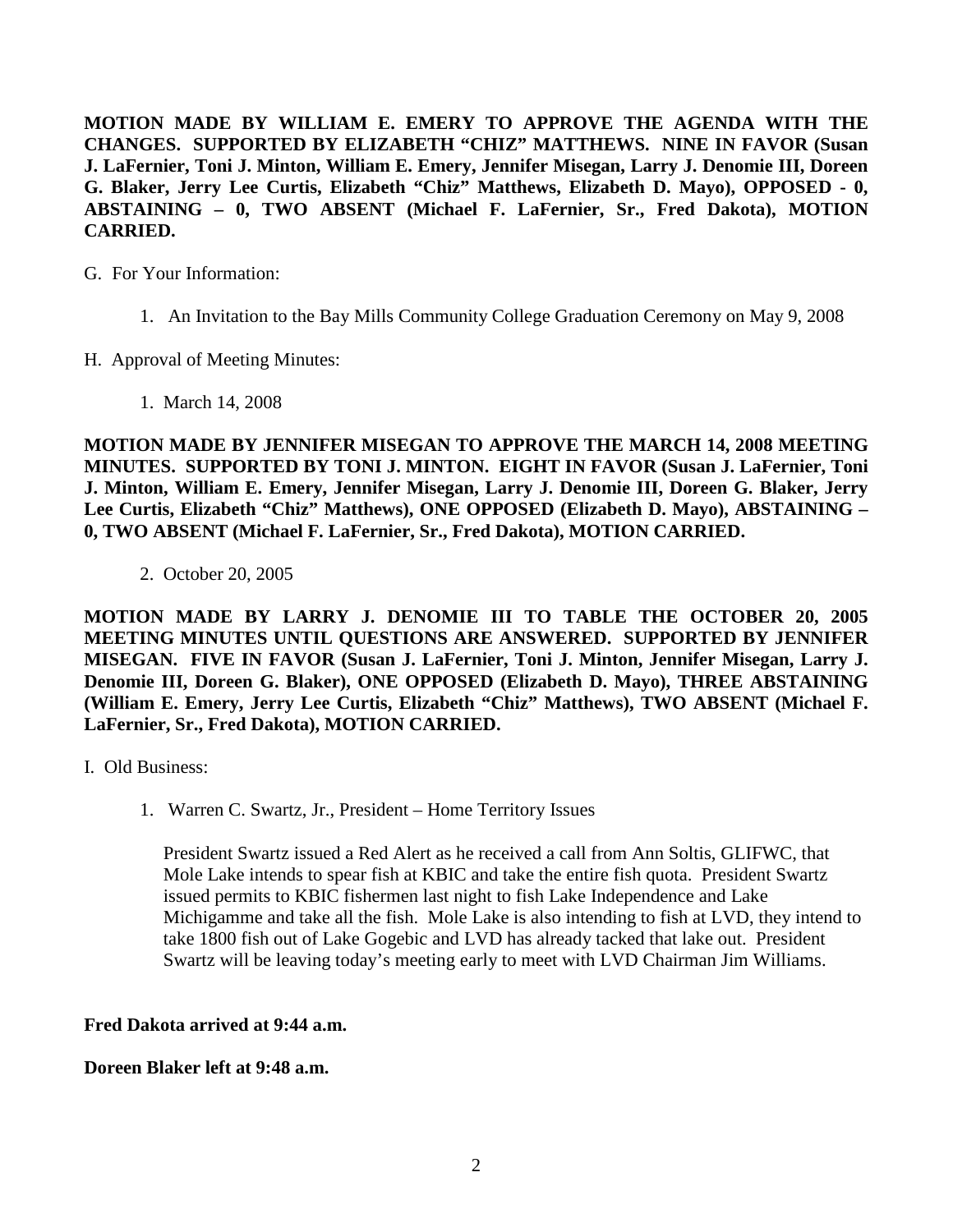- J. New Business:
	- 1. Tami Lorbecke/Christoph Geiger Services Agreement with DNA Company for Genetic Testing

Tami presented a Services Agreement with a DNA company to provide paternity testing services to KBIC's Office of Child Support Services per the ordinance.

## **Mike LaFernier arrived at 9:56 a.m.**

**MOTION MADE BY LARRY J. DENOMIE III TO APPROVE THE SERVICES AGREEMENT WITH ORCHID CELLMARK, INC. SUPPORTED BY TONI J. MINTON. NINE IN FAVOR (Susan J. LaFernier, Toni J. Minton, William E. Emery, Jennifer Misegan, Larry J. Denomie III, Jerry Lee Curtis, Elizabeth "Chiz" Matthews, Elizabeth D. Mayo, Fred Dakota), OPPOSED - 0, ONE ABSTAINING (Michael F. LaFernier, Sr.), ONE ABSENT (Doreen G. Blaker), MOTION CARRIED.**

2. Warren C. Swartz, Jr., President – Medical Bill Request

**MOTION MADE BY LARRY J. DENOMIE III TO TABLE THE REQUEST UNTIL THE PERSON GOES THROUGH THE PROPER PROCEDURE AT THE HEALTH CENTER. SUPPORTED BY MICHAEL F. LAFERNIER, SR. TEN IN FAVOR (Susan J. LaFernier, Toni J. Minton, William E. Emery, Jennifer Misegan, Larry J. Denomie III, Jerry Lee Curtis, Michael F. LaFernier, Sr., Elizabeth "Chiz" Matthews, Elizabeth D. Mayo, Fred Dakota), OPPOSED - 0, ABSTAINING - 0, ONE ABSENT (Doreen G. Blaker), MOTION CARRIED.**

3. Jason Ayres, Realty – a) Resolution KB-1608-2008 – Jerry Swartz Acquisition for (2) Parcels at \$130,000.00

**MOTION MADE BY FRED DAKOTA TO APPROVE RESOLUTION KB-1608-2008, JERRY SWARTZ ACQUISITION. SUPPORTED BY LARRY J. DENOMIE III. SEVEN IN FAVOR (Susan J. LaFernier, Toni J. Minton, William E. Emery, Larry J. Denomie III, Michael F. LaFernier, Sr., Elizabeth "Chiz" Matthews, Fred Dakota), OPPOSED - 0, THREE ABSTAINING (Jennifer Misegan, Jerry Lee Curtis, Elizabeth D. Mayo), ONE ABSENT (Doreen G. Blaker), MOTION CARRIED.**

b) Resolution KB-1609-2008 – Joyce Field Modification of Lease

This will cancel her recreational lease and grant her a residential lease on the same property.

**MOTION MADE BY ELIZABETH D. MAYO TO APPROVE RESOLUTION KB-1609-2008, JOYCE FIELD MODIFICATION LEASE. SUPPORTED BY WILLIAM E. EMERY. TEN IN FAVOR (Susan J. LaFernier, Toni J. Minton, William E. Emery, Jennifer Misegan, Larry J. Denomie III, Jerry Lee Curtis, Michael F. LaFernier, Sr., Elizabeth "Chiz" Matthews, Elizabeth D. Mayo, Fred Dakota), OPPOSED - 0, ABSTAINING - 0, ONE ABSENT (Doreen G. Blaker), MOTION CARRIED.**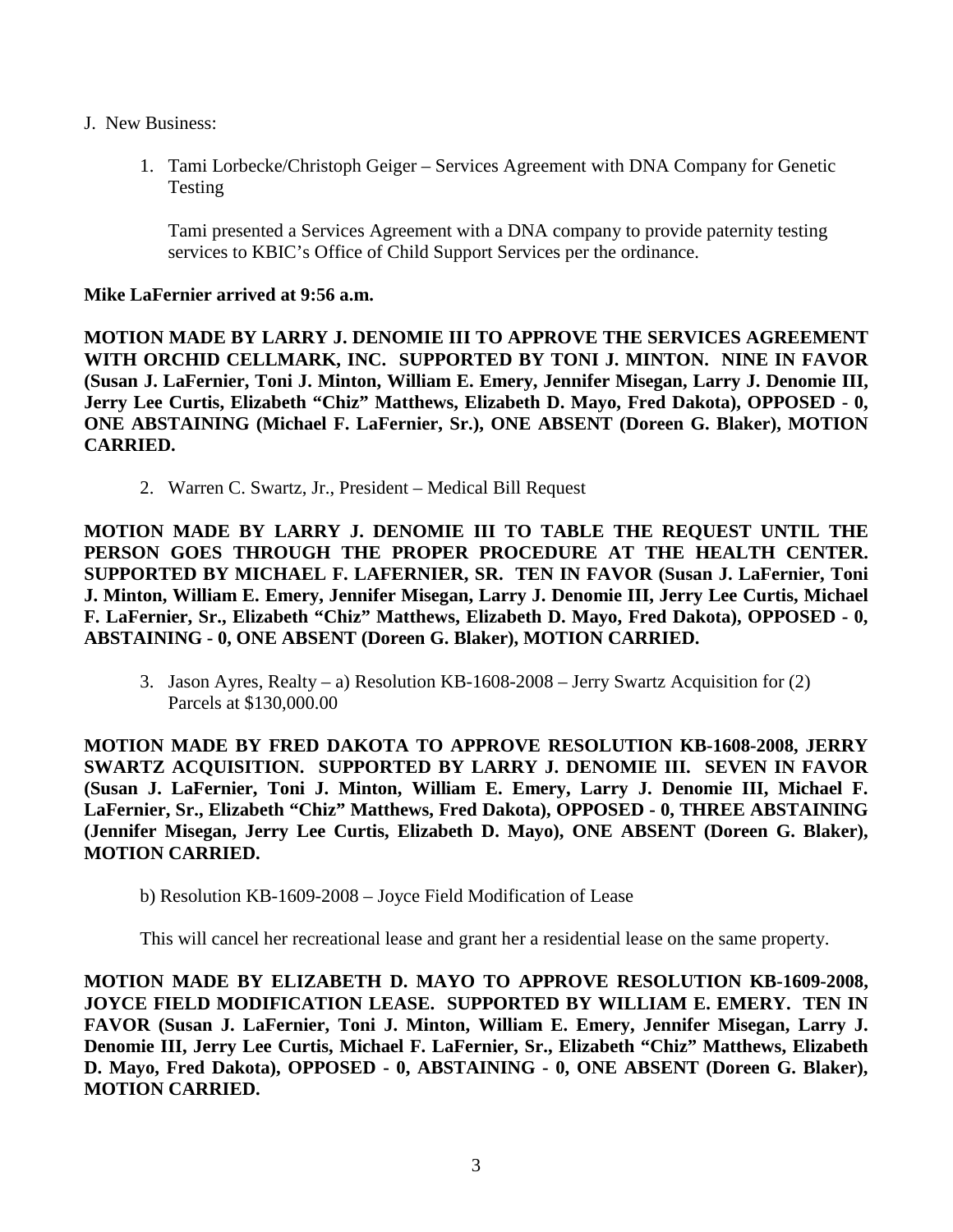c) Resolution KB-1610-2008 – Gerald Kirkish Recreational Lease

**MOTION MADE BY JENNIFER MISEGAN TO APPROVE RESOLUTION KB-1610-2008, JOE KIRKISH RECREATIONAL LEASE. SUPPORTED BY ELIZABETH "CHIZ" MATTHEWS. TEN IN FAVOR (Susan J. LaFernier, Toni J. Minton, William E. Emery, Jennifer Misegan, Larry J. Denomie III, Jerry Lee Curtis, Michael F. LaFernier, Sr., Elizabeth "Chiz" Matthews, Elizabeth D. Mayo, Fred Dakota), OPPOSED - 0, ABSTAINING - 0, ONE ABSENT (Doreen G. Blaker), MOTION CARRIED.**

4. Todd Warner, NRD – a) Spring Cleanup – Baraga Village would like to restrict the cleanup to Village residents this year. Todd is looking into three options and will bring them back to the Council.

b) Parent Lake – Todd gave an update on Parent Lake. He stated that many fish died possibly because of winter kill. Prolonged ice and snow cover depletes oxygen and it is a shallow lake. GLIFWC Inland Fisheries crews will likely survey the lake later in the year.

c) HACCP Training  $2008$  – the course will be held December 9-11<sup>th</sup> at Bay Mills Community College in Brimley, MI. The registration fee is \$90.00.

**MOTION MADE BY JENNIFER MISEGAN TO APPROVE PAYMENT OF HACCP TRAINING IN BRIMLEY AND TO PAY FOR TRAVEL COSTS FOR TRIBAL MEMBERS THAT WANT TO ATTEND. SUPPORTED BY ELIZABETH "CHIZ" MATTHEWS. TEN IN FAVOR (Susan J. LaFernier, Toni J. Minton, William E. Emery, Jennifer Misegan, Larry J. Denomie III, Jerry Lee Curtis, Michael F. LaFernier, Sr., Elizabeth "Chiz" Matthews, Elizabeth D. Mayo, Fred Dakota), OPPOSED - 0, ABSTAINING - 0, ONE ABSENT (Doreen G. Blaker), MOTION CARRIED.**

d) Letter of No Objection to Don Elmblad – Water Ski Buoys – A group would like to set up six small buoys for a water ski course on First Sands. The NRD will help set them up so they do not interfere with fishermen nets.

**MOTION MADE BY WILLIAM E. EMERY TO APPROVE A LETTER OF NO OBJECTION AND AUTHORIZE THE PRESIDENT TO SIGN REGARDING THE SKI BUOYS/WATER SKI COURSE. SUPPORTED BY MICHAEL F. LAFERNIER, SR. NINE IN FAVOR (Susan J. LaFernier, Toni J. Minton, William E. Emery, Jennifer Misegan, Larry J. Denomie III, Jerry Lee Curtis, Michael F. LaFernier, Sr., Elizabeth "Chiz" Matthews, Elizabeth D. Mayo), ONE OPPOSED (Fred Dakota), ABSTAINING - 0, ONE ABSENT (Doreen G. Blaker), MOTION CARRIED.**

**Break: 10:50 – 11:05 a.m.**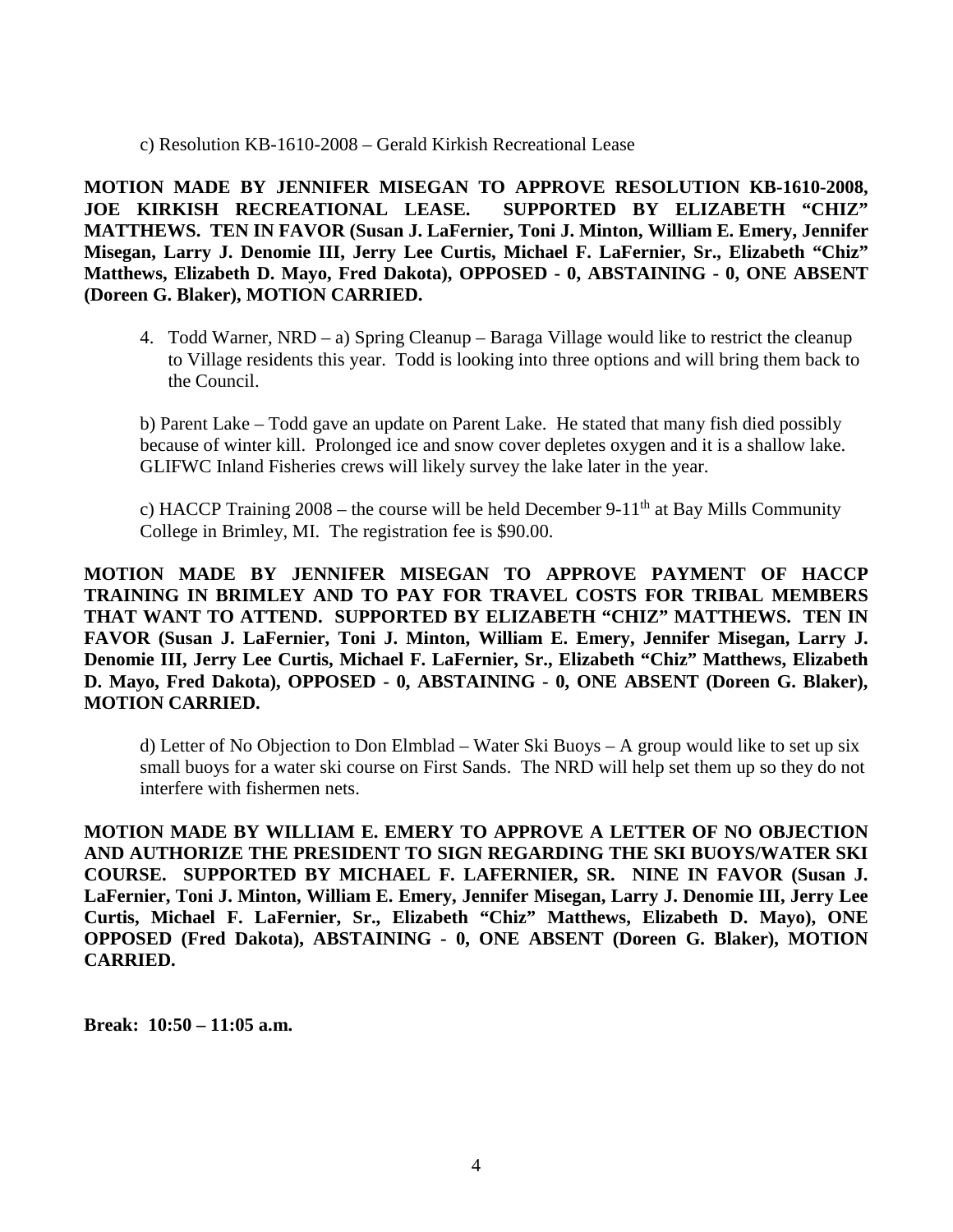5. Conrad LaPlante, Surveillance/John Mantila, Baraga Casino Manager – New Digital Surveillance Equipment for Baraga and Marquette - (4) Bids

The present system will change from VCR's to DVR's. John Mantila and David Haataja recommended Midstate Security.

**MOTION MADE BY WILLIAM E. EMERY TO APPROVE THE BID OF MIDSTATE SECURITY FOR \$133,943.00 AND TO KEEP SURVEILLANCE RECORDS FOR MORE THAN A WEEK. SUPPORTED BY MICHAEL F. LAFERNIER, SR. EIGHT IN FAVOR (Susan J. LaFernier, Toni J. Minton, William E. Emery, Larry J. Denomie III, Jerry Lee Curtis, Michael F. LaFernier, Sr., Elizabeth "Chiz" Matthews, Elizabeth D. Mayo), OPPOSED - 0, ABSTAINING - 0, THREE ABSENT (Jennifer Misegan, Doreen G. Blaker, Fred Dakota), MOTION CARRIED.**

## **Jennifer Misegan returned from break at 11:16 a.m.**

6. Larry Denomie, CEO/John Mantila – a) Bids for Motel Lobby, Hallway and Conference Room Walls

**MOTION MADE BY ELIZABETH D. MAYO TO APPROVE THE BID OF ALL PURPOSE DRY WALL IN THE AMOUNT OF \$13,790.00, THE LOWEST BIDDER. SUPPORTED BY WILLIAM E. EMERY. EIGHT IN FAVOR (Susan J. LaFernier, Toni J. Minton, William E. Emery, Jennifer Misegan, Larry J. Denomie III, Jerry Lee Curtis, Elizabeth "Chiz" Matthews, Elizabeth D. Mayo), OPPOSED - 0, ONE ABSTAINED (Michael F. LaFernier, Sr.), TWO ABSENT (Doreen Blaker, Fred Dakota), MOTION CARRIED.** 

#### **Fred Dakota returned from break at 11:22 a.m.**

b) DHHS Secretary Position – The Hiring Committee approved the job description as part-time temporary for 6 months. Larry recommended this be a full-time temporary position then regular full-time after a Health Director is hired. The Council will come back to this later in the day.

K. Closed Session:

- 1. Gregg Nominelli, Economic Developer Contracts/Negotiations
- 2. Susan LaFernier, Vice-President a) Committee/Boards Review

b) C. Brumleve Contract

c) Other

- 3. Larry Denomie, CEO
- 4. **2:30 p.m.** Building Inspector Interviews (3)
- 5. John Baker, Attorney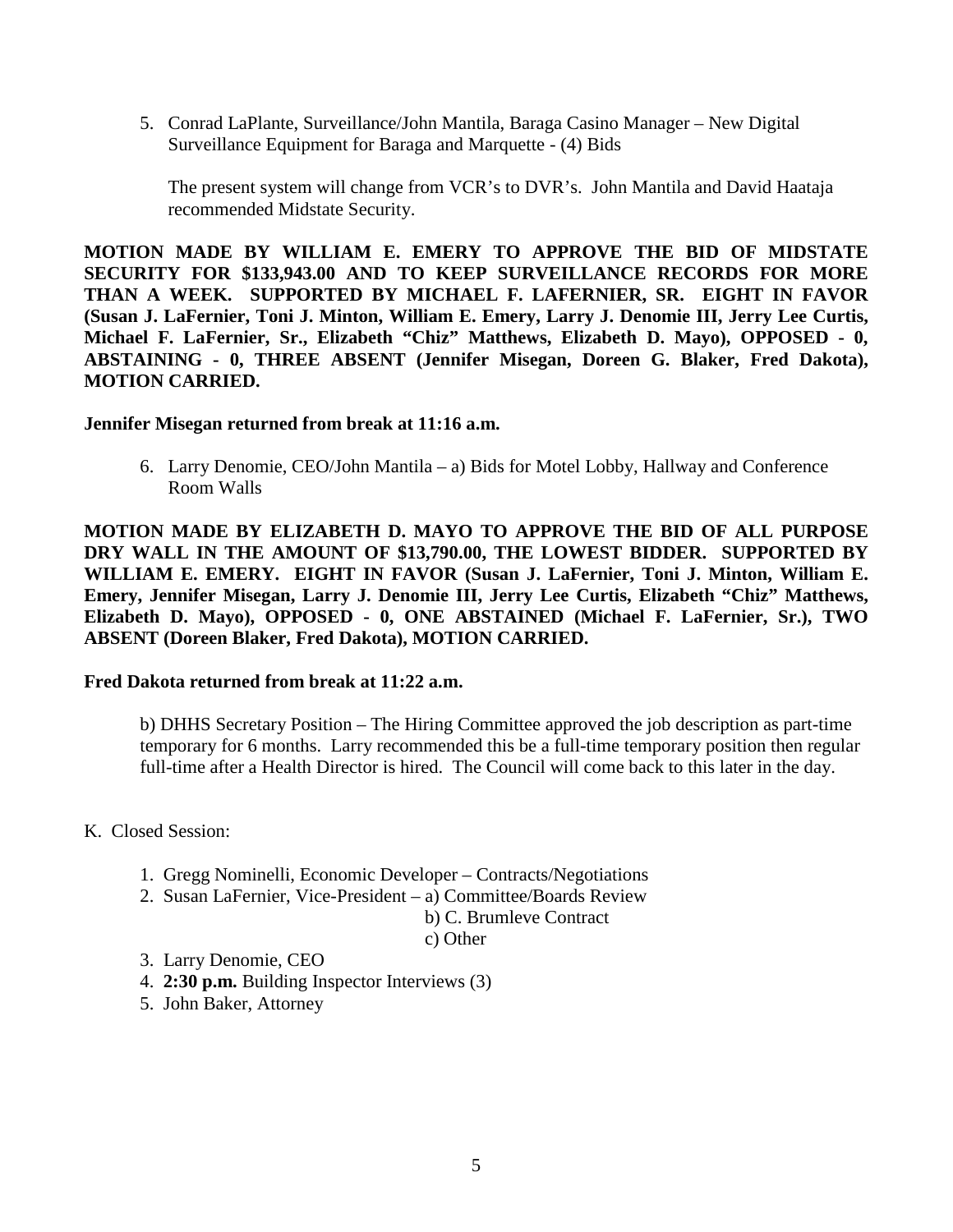**MOTION MADE BY TONI J. MINTON TO GO INTO CLOSED SESSION AT 11:40 A.M. SUPPORTED BY JENNIFER MISEGAN. EIGHT IN FAVOR (Susan J. LaFernier, Toni J. Minton, William E. Emery, Jennifer Misegan, Larry J. Denomie III, Jerry Lee Curtis, Michael F. LaFernier, Sr., Elizabeth "Chiz" Matthews), TWO OPPOSED (Elizabeth D. Mayo, Fred Dakota), ABSTAINING - 0, ONE ABSENT (Doreen G. Blaker), MOTION CARRIED.**

**Lunch: 11:55 a.m. – 1:16 p.m.**

**President Swartz left at 11:55 a.m.**

**Vice-President LaFernier chaired the meeting**

**Doreen Blaker returned at 2:26 p.m.**

**Mike LaFernier left 11:55 a.m. – 2:35 p.m.**

**Jerry Lee Curtis left 2:00 – 3:42 p.m.**

**Larry Denomie left 2:46 – 3:32 p.m.**

**Break: 3:46 – 3:55 p.m.**

**MOTION MADE BY ELIZABETH D. MAYO TO GO INTO OPEN SESSION AT 4:07 P.M. SUPPORTED BY WILLIAM E. EMERY. TEN IN FAVOR (Toni J. Minton, William E. Emery, Jennifer Misegan, Larry J. Denomie III, Doreen G. Blaker, Jerry Lee Curtis, Michael F. LaFernier, Sr., Elizabeth "Chiz" Matthews, Elizabeth D. Mayo, Fred Dakota), OPPOSED - 0, ABSTAINING - 0, ONE ABSENT (Warren C. Swartz, Jr.), MOTION CARRIED.**

**MOTION MADE BY JENNIFER MISEGAN TO APPROVE THE AGREEMENT WITH GUNDLACH CHAMPION FOR THE ICDBG GRANT APPLICATION FOR AN EARLY CHILDHOOD EDUCATION CENTER. SUPPORTED BY ELIZABETH "CHIZ" MATTHEWS. SIX IN FAVOR (Toni J. Minton, William E. Emery, Jennifer Misegan, Larry J. Denomie III, Elizabeth "Chiz" Matthews, Fred Dakota), ONE OPPOSED (Elizabeth D. Mayo), THREE ABSTAINING (Doreen G. Blaker, Jerry Lee Curtis, Michael F. LaFernier, Sr.), ONE ABSENT (Warren C. Swartz, Jr.), MOTION CARRIED.**

**MOTION MADE BY LARRY J. DENOMIE III TO PROMOTE BECKY TUSSING TO INTERIM HEALTH DIRECTOR AND TO MOVE FORWARD WITH THE INTERIM PLAN RECOMMENDATIONS ON STAFF POSITIONS AND WAGE ADJUSTMENTS. SUPPORTED BY WILLIAM E. EMERY. SEVEN IN FAVOR (Toni J. Minton, William E. Emery, Larry J. Denomie III, Jerry Lee Curtis, Elizabeth "Chiz" Matthews, Elizabeth D. Mayo, Fred Dakota), ONE OPPOSED (Jennifer Misegan), TWO ABSTAINING (Doreen G. Blaker, Michael F. LaFernier, Sr.), ONE ABSENT (Warren C. Swartz, Jr.), MOTION CARRIED.**